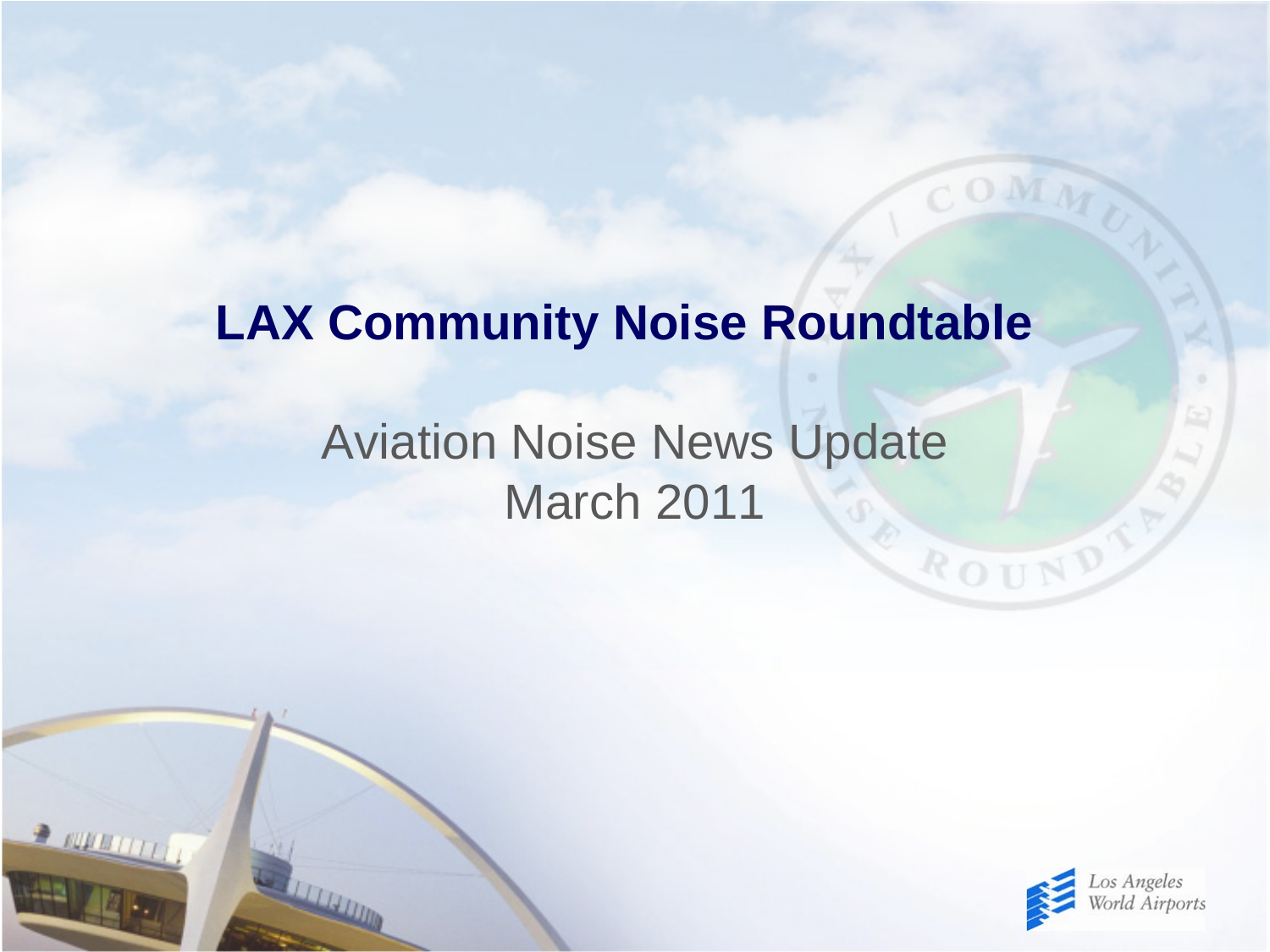### **Senate Passes FAA Reauthorization Bill**

- **\$35 Billion, Two-Year Bill, Funds AIP at a level of \$4 Billion in 2011, and \$4.1 Billion in 2012**
- **The Bill that passed will help Environmentally by:**
	- **Allow Airport Funding of Special Studies or Reviews**
	- **Grant eligibility for Assessment of Flight Procedures**
	- **Create an Environmental Mitigation Demonstration Pilot Program**
	- **Makes ACRP a Permanent Program**
	- **Establishes a Consortium to Study how to Reduce Noise, Emissions, and Energy Consumption from Civilian Aircraft**
		- **Establishes an Advisory Committee on Future Aeronautics**
	- **Phase Out of Stage 1 and Stage 2 Aircraft**

– **A Pilot Program for Redevelopment of Airport Properties**

Source: Airport Noise Report volume 23, Number 6

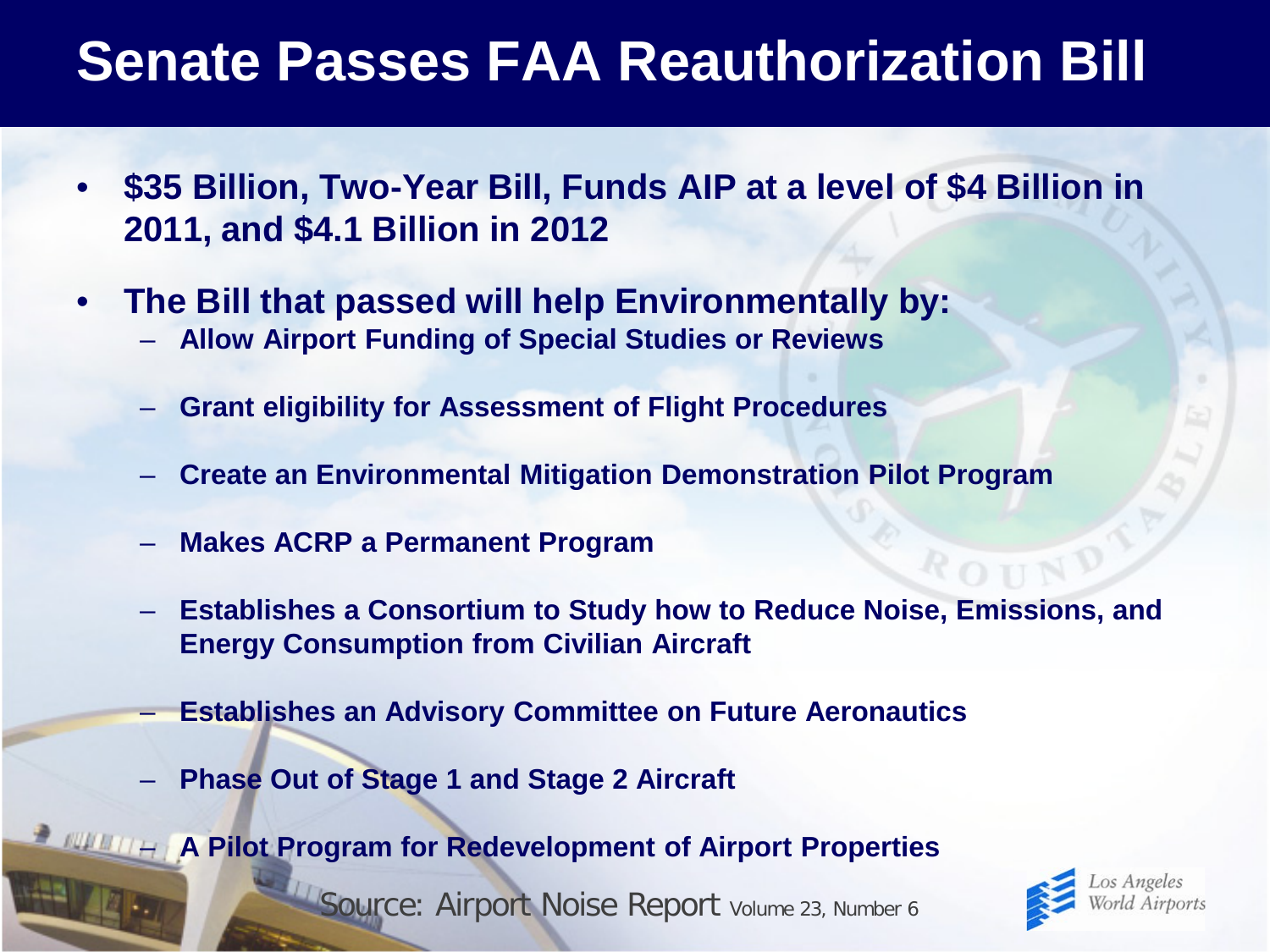# **House FAA Reauthorization Bill**

#### • **House Transportation Committee Introduced a Four-Year Bill**

- Funding would be reduced to 2008 Levels
- Bill would Cut AIP Funding from \$3.5 Billion to \$3.1 Billion in 2011, and \$3 Billion from 2012 to 2014

#### • **Noise Provisions**

- Extension of Grant Authority for Compatible Land Use Planning
- Overflights of National Parks
- NextGen Environmental Efficiency Projects Streamlining
- Airport Funding of Special Studies and Reviews
- Noise Compatibility Programs
- Grant Eligibility for Assessment of Flight Procedures
- Determination of Fair Market Value of Residential Properties
- Prohibition of Stage 1 and 2 Aircraft Weighing 75,000 Ibs. or Less
- Aviation Noise Complaints
- FAA Review and Reform

**Source: Airport Noise Report Volume 23, Number 5** 

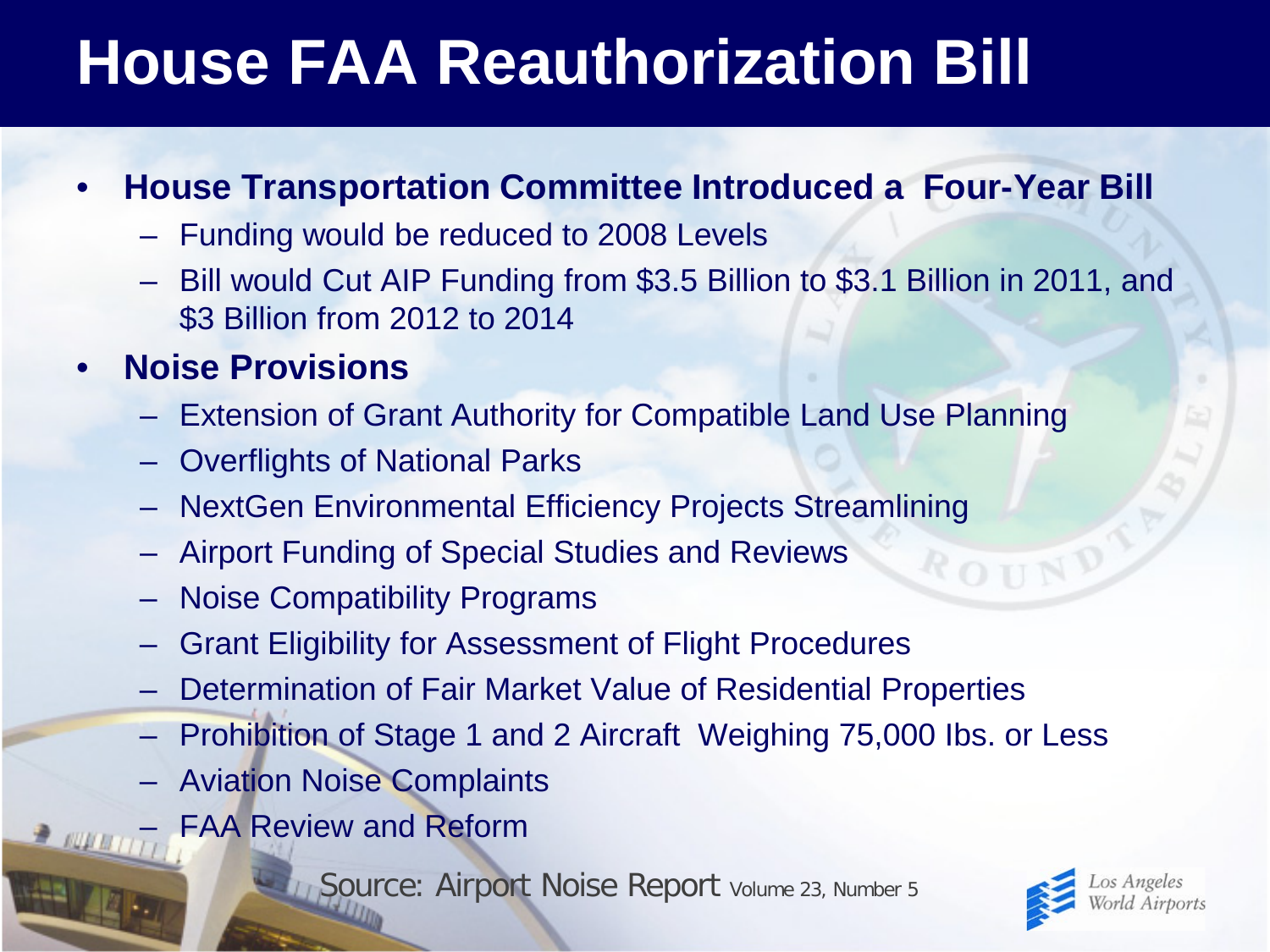### **New Presidential Budget**

- **The 2012 Federal Budget Request Includes:**
	- Increased Funding for NextGen  $= $1.24$  Billion
	- Eliminates Guaranteed AIP funding for Large and Medium Hub Airports
	- Allows Larger Airports to Increase the Passenger Facility Charge (PFC) cap from \$4.50 to \$7.00
- **Federal Grants will support Smaller Commercial and General Aviation Airports**

Source: Airport Noise Report Volume 23, Number 5

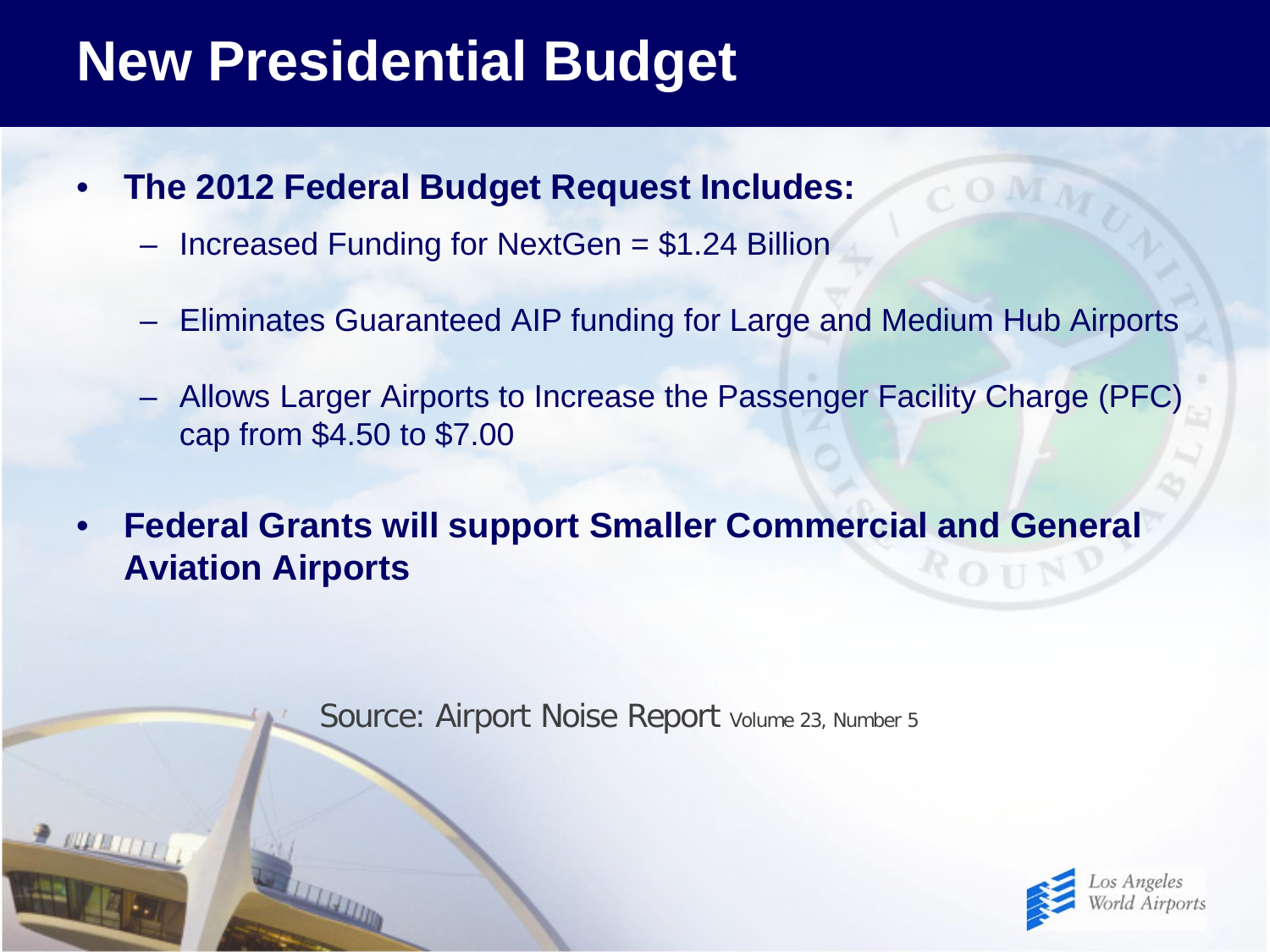### **RNAV / RNP Procedures - CATEX**

- **Sen. Maria Cantwell (D-WA) added a floor amendment to the FAA Reauthorization Bill that will Accelerate Approval of Performance Based Navigation (Area Navigation and Req. Navigation Performance**
- **Performance Based Navigation Forms the Backbone of the NextGen System**
- **The Procedures will get a Category Exclusion from Environmental Review If:**  $R$  O II
	- **The Procedure Measurably Reduces Aircraft Emissions**

2 1000 111

– **Results in Absolute Reduction or No Net Increase in Noise Levels**

Source: Airport Noise Report volume 23, Number 6

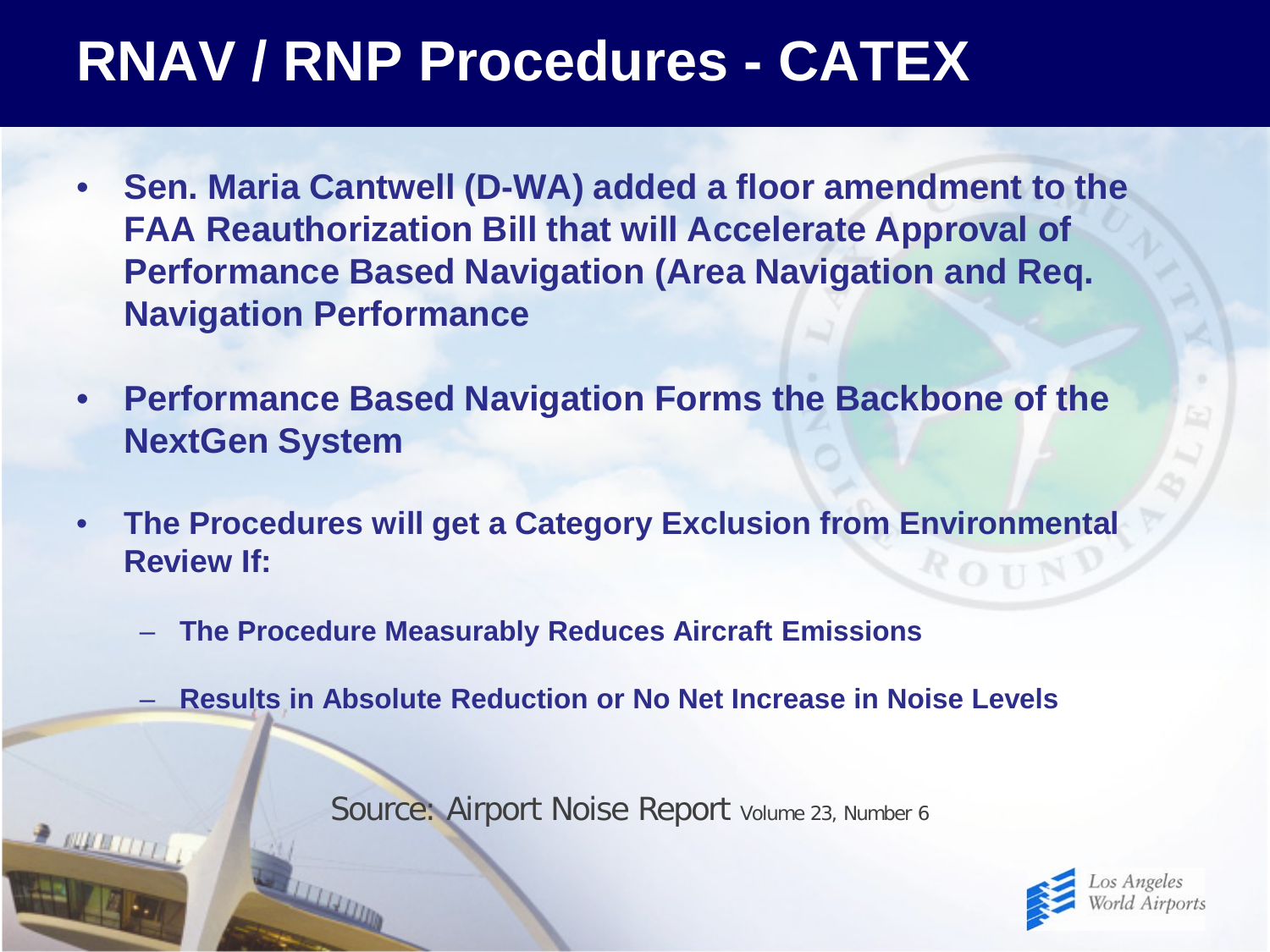### **Aviation Growth and FAA Forecasts**

- **Air Traffic is Expected to Double over the Next Two Decades**
- **U.S. Airlines will reach One Billion Passengers a Year by 2021**
	- This is two years earlier than expected
- **Passenger Miles should more than Double from 787 Billion to 1.7 Trillion in year 2031**
- **Total Landings and Takeoffs will Fall Slightly in 2011, but Grow at 1.6% a year to 69.4 Million in 2031**

Source: https://www.faa.gov/news/fact\_sheets/news\_story.cfm?newsId=12440.

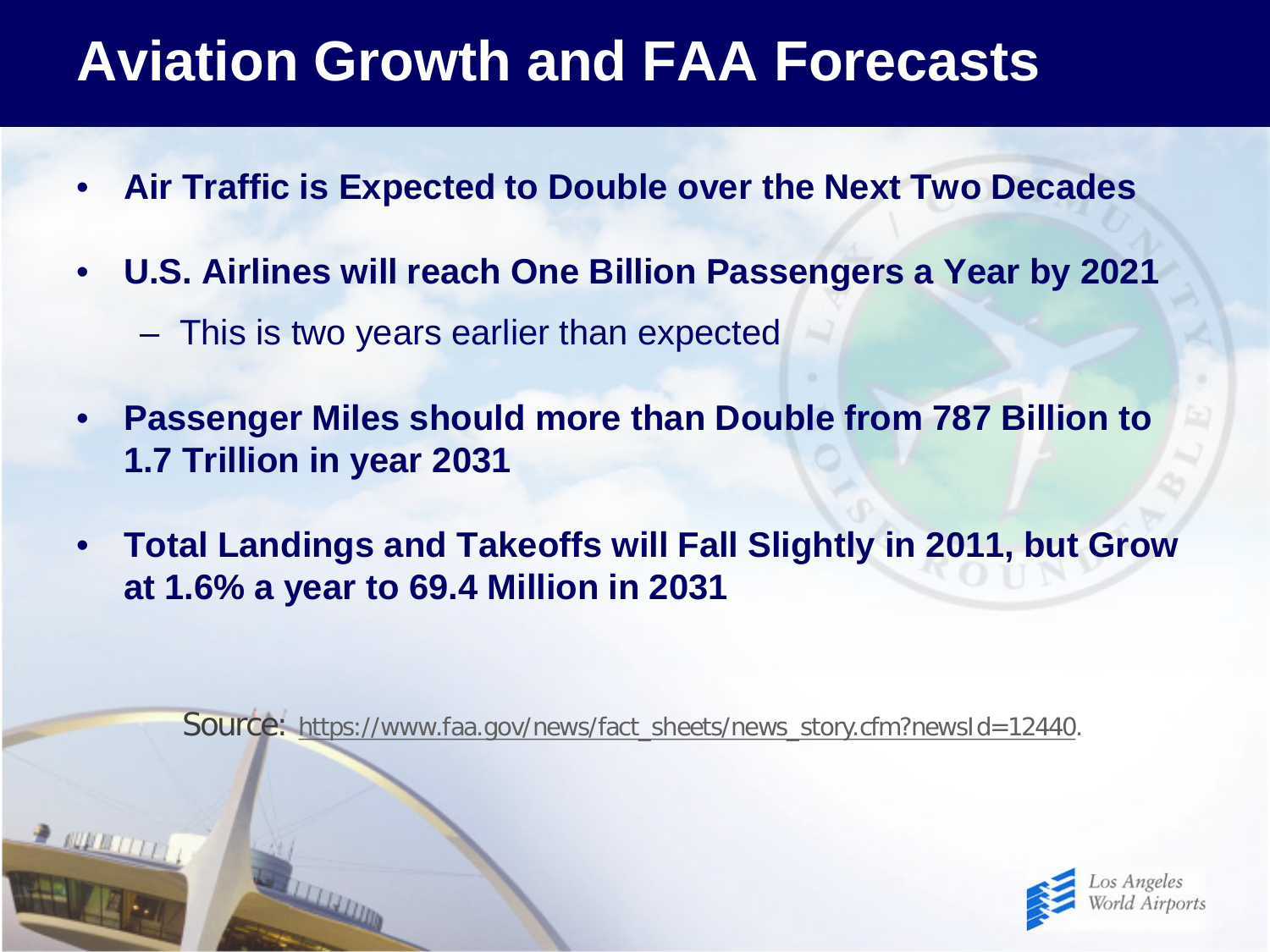## **Boeing 747-800 Intercontinental**

• **Boeing has Successfully completed a year of Flight Tests on its 747-800 Freighter which should help Boeing Certify its 747-800 Passenger Jet By Year-End**

#### • **The Boeing 747-800 Features:**

- Wingspan of 224 Feet
- Seats 467 Passengers
- Lowers Seat-Mile Costs by 13% over the 747-400
- Boosts Fuel Efficiency by 16% over the 747-400

#### • **The 747-800 Will Be Powered by Four GEnx-2B67 Engines:**

- Rated at 66,500 Ibs. of Thrust Each
- **11.6 dB Quieter than Stage 4 ICAO Limit**
- Reduces NOx Emissions 52% below ICAO Limits
- 16% Lower CO2 Emissions

Source: http://www.bloomberg.com/news/2011-02-13/boeing-expects-passenger-version-of-747-8-to-fly-in-early-spring-in-u-s-.html http://www.newairplane.com/747/

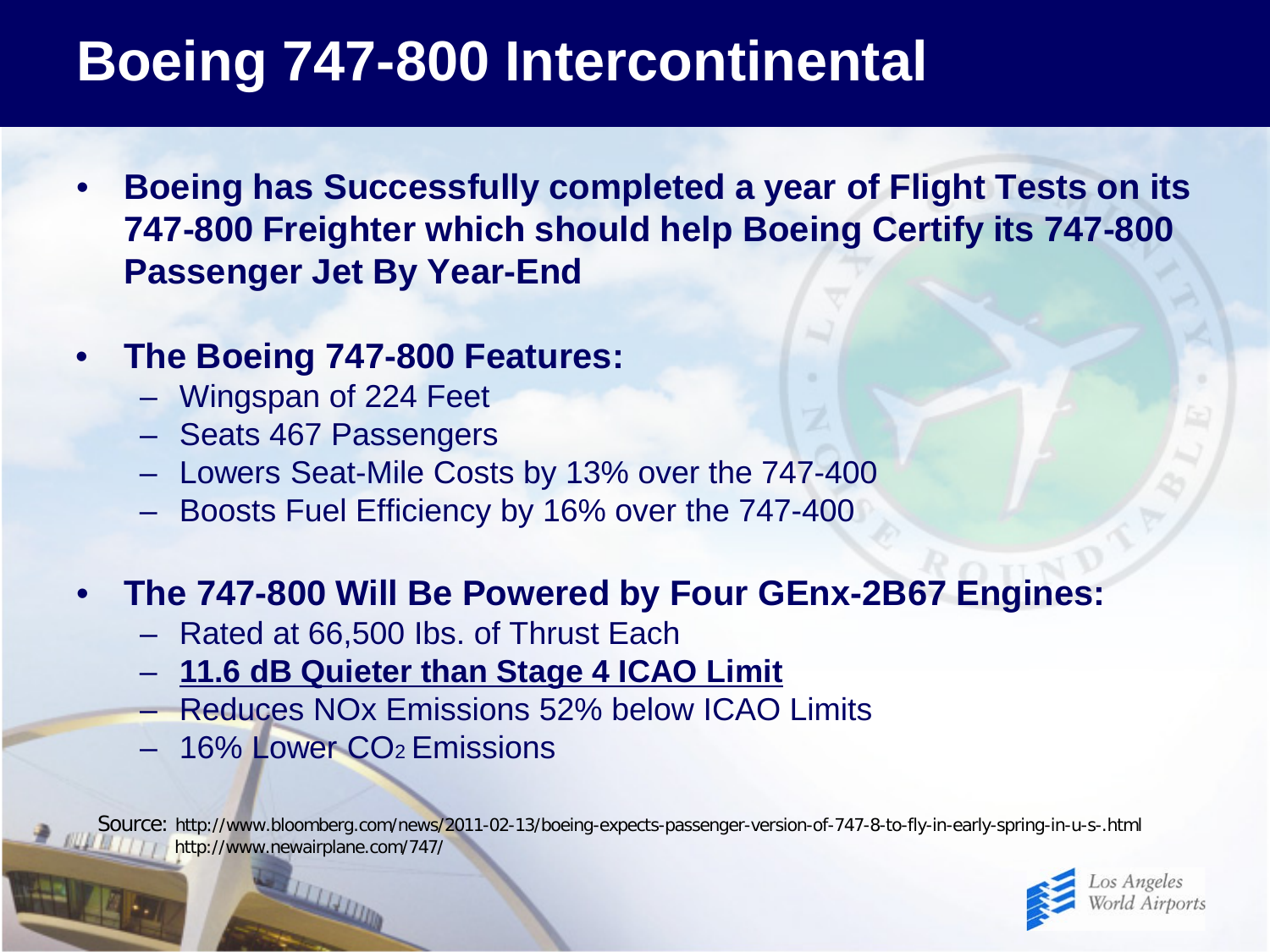### **Boeing's 737 Replacement**

- **Boeing has Decided to Replace its Fleet Workhorse 737 with a New Airplane Design Rather than Outfit it With New Engines**
	- The New Airplane would enter service around 2020
	- Boeing CEO stated that the Industry will wait for Boeing to create a more efficient airplane even though Airbus decided to re-outfit their A320 series aircraft with new engines and winglets (A320neo)
	- A Schematic of the new design should be out within the next 18 Months

Source: http://blog.seattlepi.com/aerospace/2011/02/10/boeings-mcnerney-were-going-to-do-a-new-airplane/

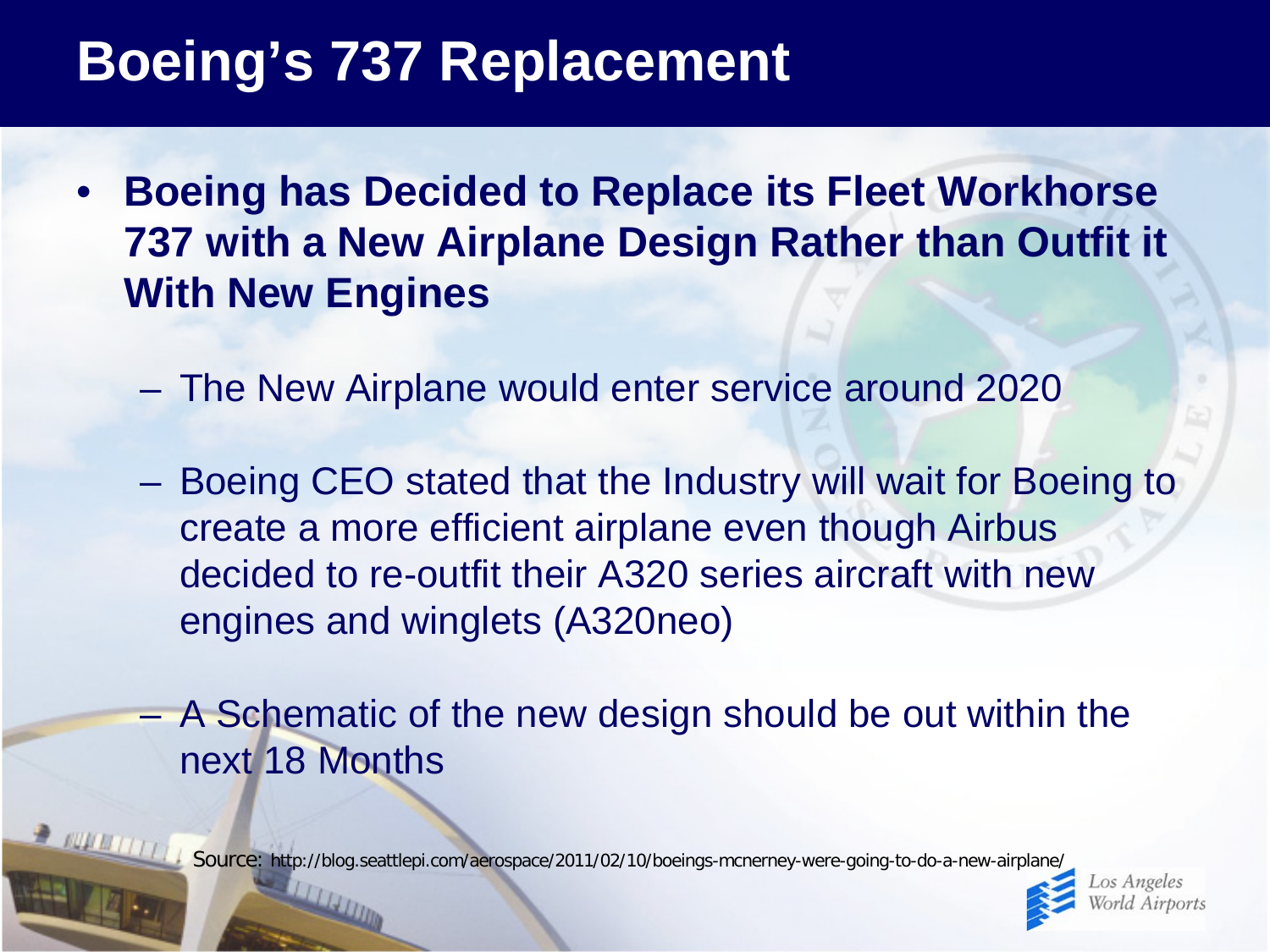### **Global Accident Rate is Lowest Ever**

- **Last Year was the safest in Aviation History for Passengers Flying Western-Built Jets**
	- The 2010 Global Accident Rate was 0.61 per million flights according to IATA, just below 0.65 recorded in 2006
	- In 2009, the Accident Rate was 0.71
	- There were a Total of 17 Plane Accidents in 2010 compared to 19 in 2009
	- Runway Incursions Accounted for 21% of the Accidents Worldwide
	- 2.4 Billion people Flew Safely on 36.8 Million Flights

Source: http://edition.cnn.com/2011/TRAVEL/02/22/plane.accidents/#